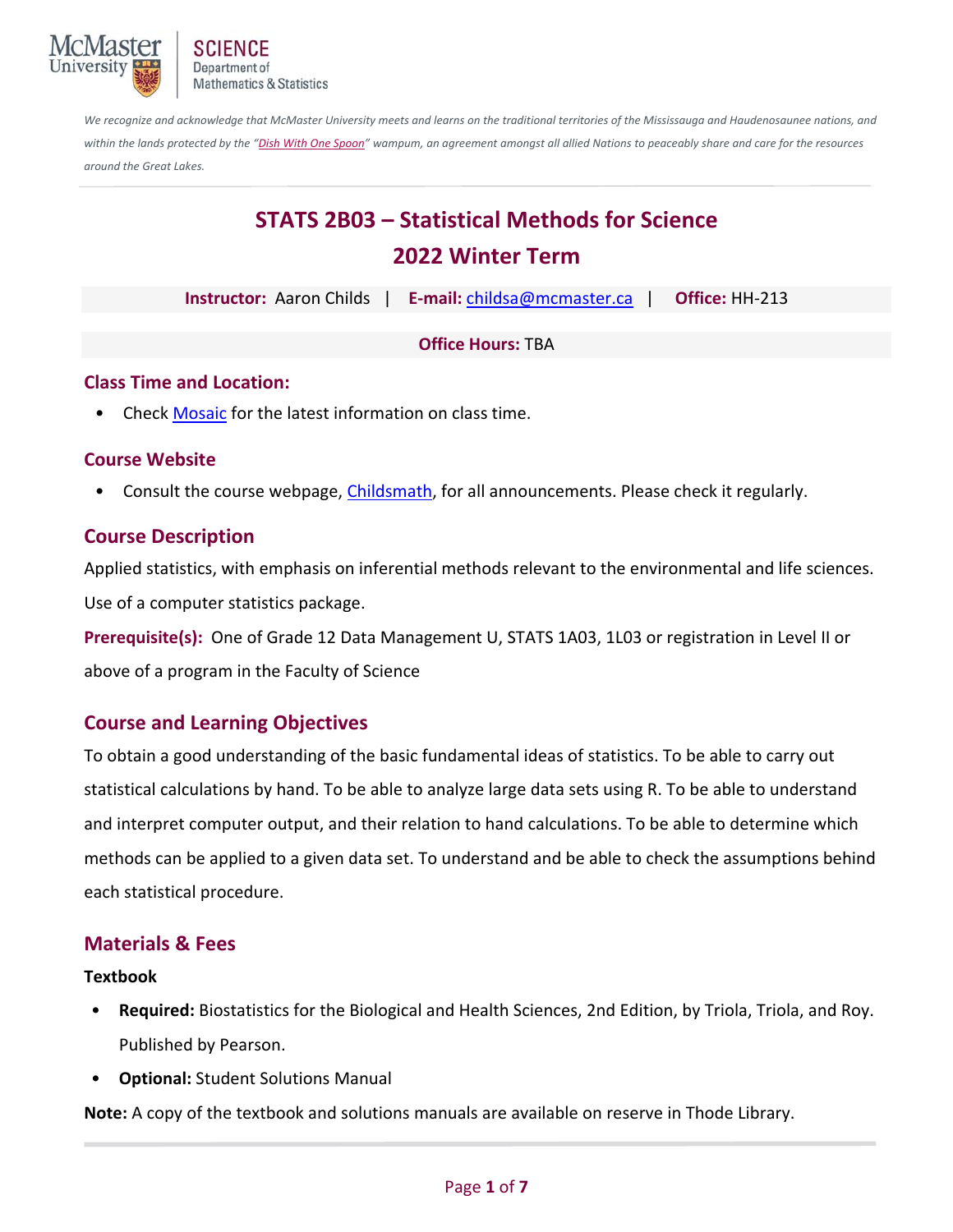

# **Virtual Course Delivery**

**To follow and participate in virtual classes it is expected that you have reliable access to the following:** 

- A computer that meets performance requirements found here.
- An internet connection that is fast enough to stream video.
- Computer accessories that enable class participation, such as a microphone, speakers and webcam when needed.

If you think that you will not be able to meet these requirements, please contact uts@mcmaster.ca as soon as you can. Please visit the Technology Resources for Students page for detailed requirements. If you use assistive technology or believe that our platforms might be a barrier to participating, please contact Student Accessibility Services, sas@mcmaster.ca, for support.

# **Course Overview and Assessment**

#### **Labs and TA's:**

- Labs start on Monday January  $17<sup>th</sup>$
- Attendance is optional. If you can do the Assignments on your own and do not need the help of a TA then you don't have to go to the scheduled lab times.
- Information about your TAs can be found on the TA Information Page

#### **Software:**

• R (pretty much any version). You can download it for free.

#### **Material Covered:**

- All sections covered in the suggested problems
- **Major Topics:** Describing data, graphical representations of data, probability, confidence intervals, hypothesis testing, one‐way ANOVA, analysis of categorical data, regression and correlation
- **Approximate Schedule:** Types of Data and Descriptive Statistics (5 lectures), Probability (5 lectures), The Normal Distribution (3 lectures), Confidence Intervals and Hypothesis Testing (9 lectures), Analysis of Variance (3 lectures), Regression and Correlation (7 lectures), Categorical Data (3 lectures), Introduction to Nonparametric Statistics (1 lecture)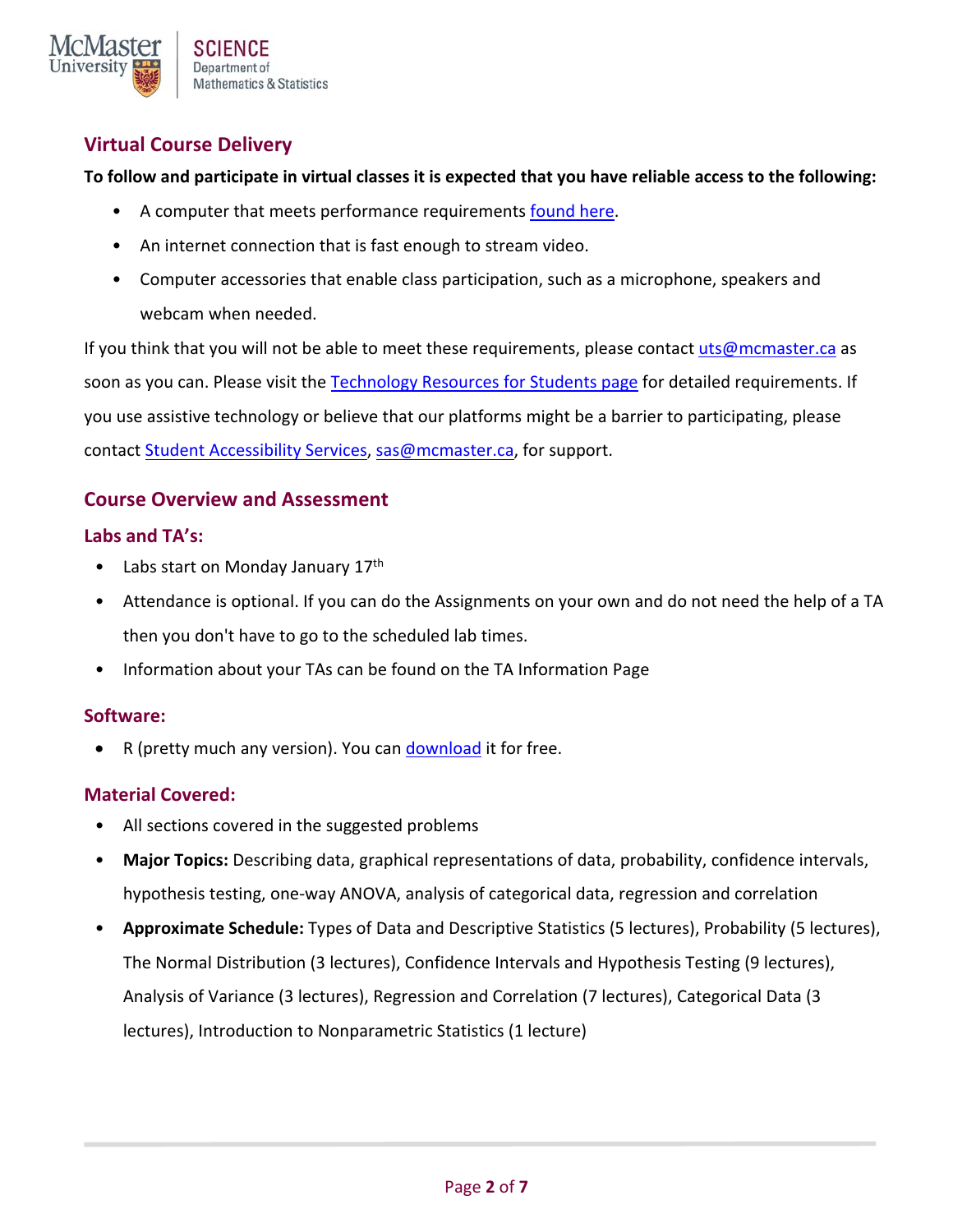# **Assignments and Survey Information:**

- You will be required to fill out (or at least read and acknowledge that you have read) this survey. The deadline for the completion of this survey is Friday January 14th at 11:59pm.
- There will be 6 online assignments. Part of these assignments will involve analyzing data from the survey.

#### **Test Information:**

- Some sample tests are under 'Content Groups' to the left.
- **Tentative Dates** (subject to change): **Test #1:** Evening of Thursday February 10th **Test #2:** Evening of Thursday March 17th
- Check the Announcements for more information, and for instructions on what to do if you have a conflict with the test time.

#### **Calculator and Formula Sheet:**

- Only the McMaster Standard Calculator Casio fx-991 MS or MS Plus is allowed for tests and exam
- The formula sheet on childsmath as well as some tables will be provided with the tests and exam.

#### **Course Evaluation:**

| <b>Grade Component</b> | Weight          |
|------------------------|-----------------|
| 1 Survey               | 1%              |
| 6 Assignments          | 15% (2.5% each) |
| 2 Tests                | 40% (20% each)  |
| Final Exam             | 44%             |

- At the end of the course the grades may be adjusted, but this can only increase your grade and will be done uniformly. We will use the grade equivalence chart published in the Undergraduate Calendar to convert between percentages and letter grades.
- The instructor and university reserve the right to modify elements of the course during the term. The university may change the dates and deadlines for any or all courses in extreme circumstances. If either type of modification becomes necessary, reasonable notice and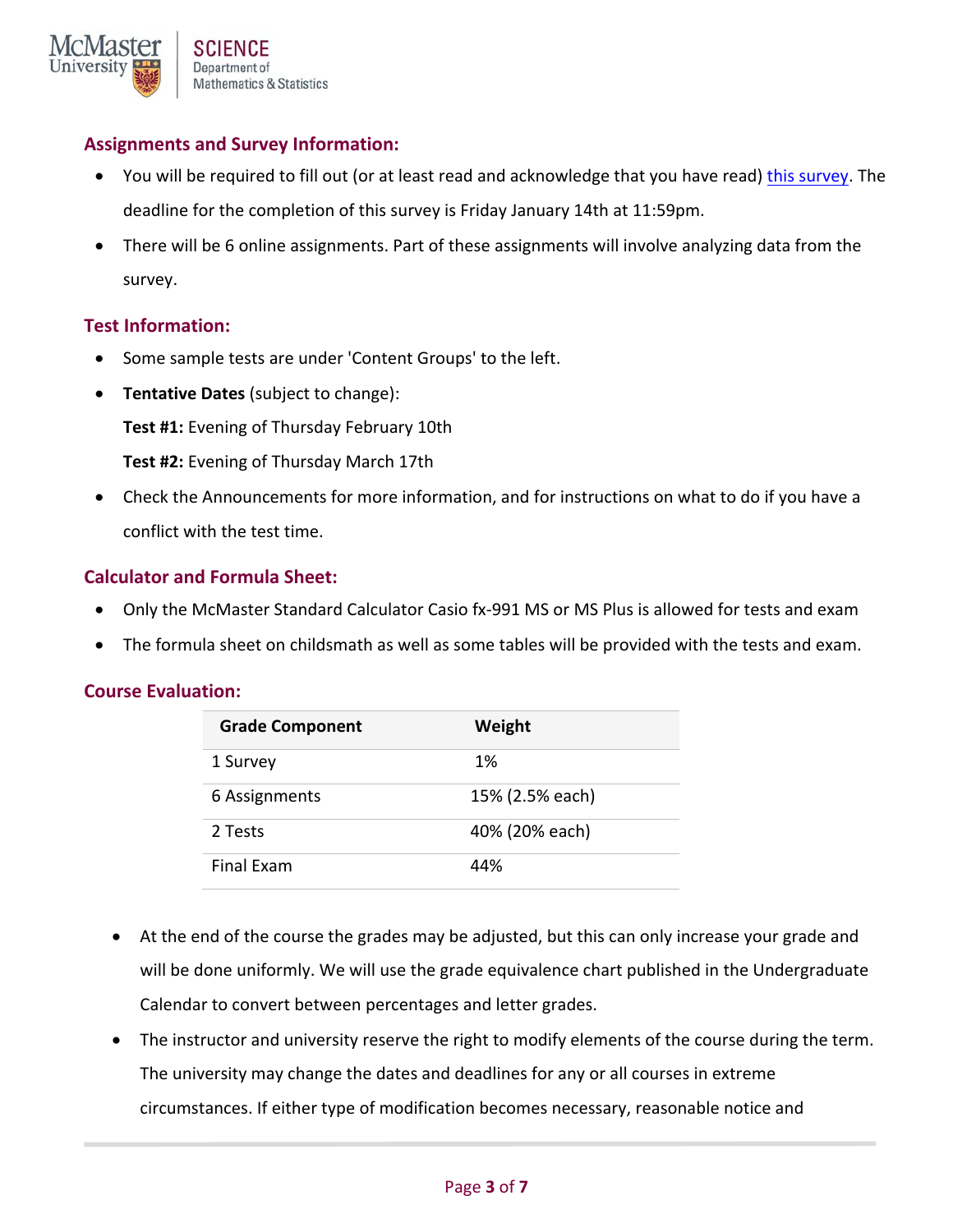

communication with the students will be given with explanation and the opportunity to comment on changes. It is the responsibility of the student to check their McMaster email and course websites weekly during the term and to note any changes.

## **Requests for Relief for Missed Academic Term Work**

McMaster Student Absence Form (MSAF): In the event of an absence for medical or other reasons, students should review and follow the Academic Regulation in the Undergraduate Calendar "Requests for Relief for Missed Academic Term Work".

#### **MSAF Course Specific Information**

If you are absent from the university for a minor medical reason, lasting fewer than 3 days, you may report your absence, once per term, without documentation, using the McMaster Student Absence Form. Absences for a longer duration or for other reasons must be reported to your Faculty/Program office, with documentation, and relief from term work may not necessarily be granted. When using the MSAF, report your absence to childsa@mcmaster.ca. Please note that the MSAF may not be used for term work worth 25% or more, nor can it be used for the final examination.

If your MSAF form was received, then the word "note" will appear in place of your mark on the marks page. This will show up within one week after you filled out the MSAF form. If you don't see the word "note" in place of your mark for the missed work one week after filling out the MSAF form, then send an email to Dr. Childs. If you do see the word "note" in place of your mark, then no follow‐up is required. The percentage for a missed test will be added to your final exam.

The percentage for a missed assignment will be distributed among your remaining assignments.

## **Academic Accommodation for Religious, Indigenous Or Spiritual Observances (Riso)**

Students requiring academic accommodation based on religious, indigenous or spiritual observances should follow the procedures set out in the RISO policy. Students should submit their request to their Faculty Office *normally within 10 working days* of the beginning of term in which they anticipate a need for accommodation or to the Registrar's Office prior to their examinations. Students should also contact their instructors as soon as possible to make alternative arrangements for classes, assignments, and tests.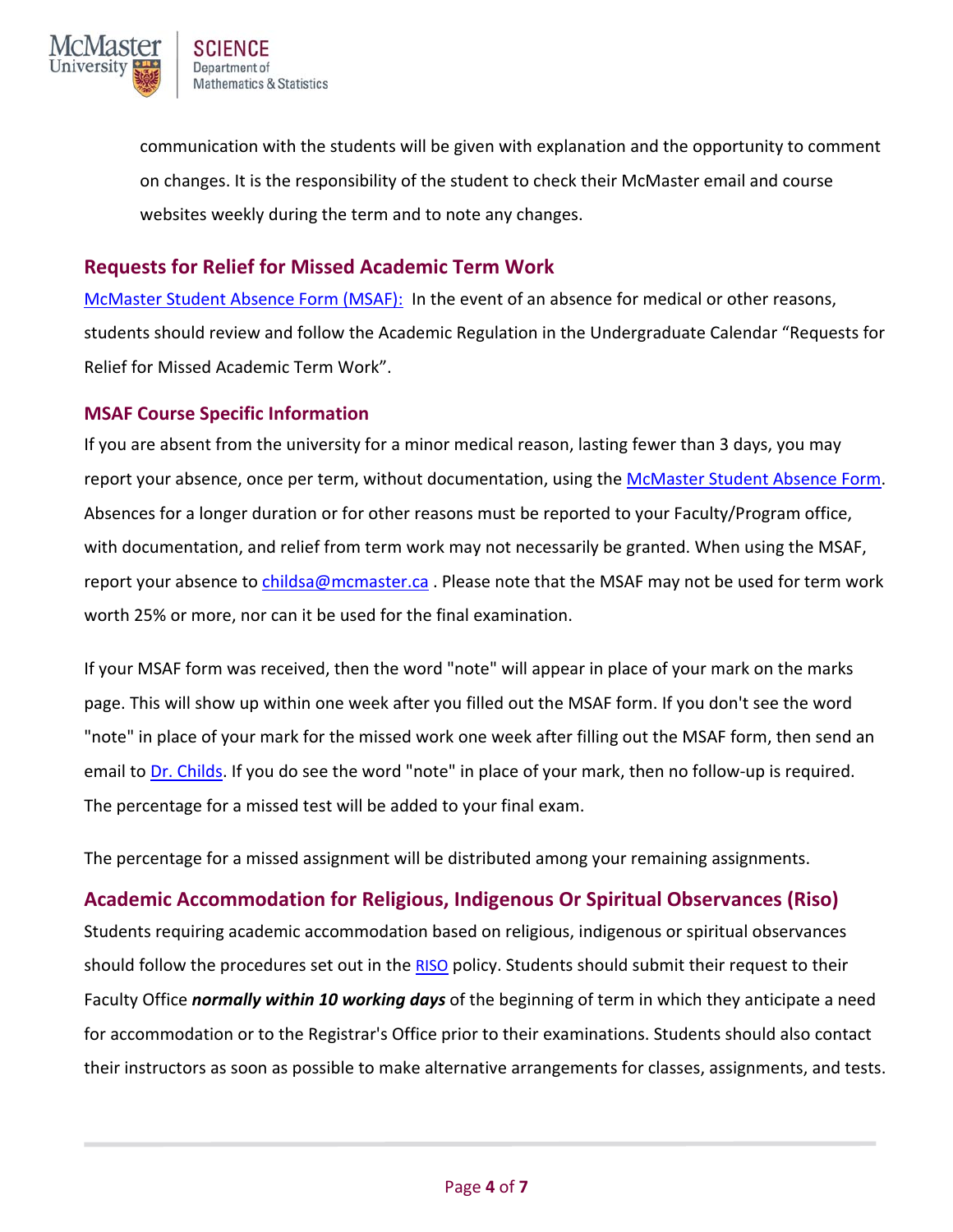

# **Academic Accommodation of Students with Disabilities**

Students with disabilities who require academic accommodation must contact Student Accessibility Services (SAS) at 905-525-9140 ext. 28652 or sas@mcmaster.ca to make arrangements with a Program Coordinator. For further information, consult McMaster University's *Academic Accommodation of Students with Disabilities* policy.

#### **Courses with An On‐Line Element**

*Some courses may* use on‐line elements (e.g. e‐mail, Avenue to Learn (A2L), LearnLink, web pages, capa, Moodle, ThinkingCap, etc.). Students should be aware that, when they access the electronic components of a course using these elements, private information such as first and last names, user names for the McMaster e‐mail accounts, and program affiliation may become apparent to all other students in the same course. The available information is dependent on the technology used. Continuation in a course that uses on‐line elements will be deemed consent to this disclosure. If you have any questions or concerns about such disclosure, please discuss this with the course instructor.

## **Online Proctoring**

*Some courses may* use online proctoring software for tests and exams. This software may require students to turn on their video camera, present identification, monitor and record their computer activities, and/or lock/restrict their browser or other applications/software during tests or exams. This software may be required to be installed before the test/exam begins.

#### **Copyright and Recording**

Students are advised that lectures, demonstrations, performances, and any other course material provided by an instructor include copyright protected works. The Copyright Act and copyright law protect every original literary, dramatic, musical and artistic work, **including lectures** by University instructors.

The recording of lectures, tutorials, or other methods of instruction may occur during a course. Recording may be done by either the instructor for the purpose of authorized distribution, or by a student for the purpose of personal study. Students should be aware that their voice and/or image may be recorded by others during the class. Please speak with the instructor if this is a concern for you.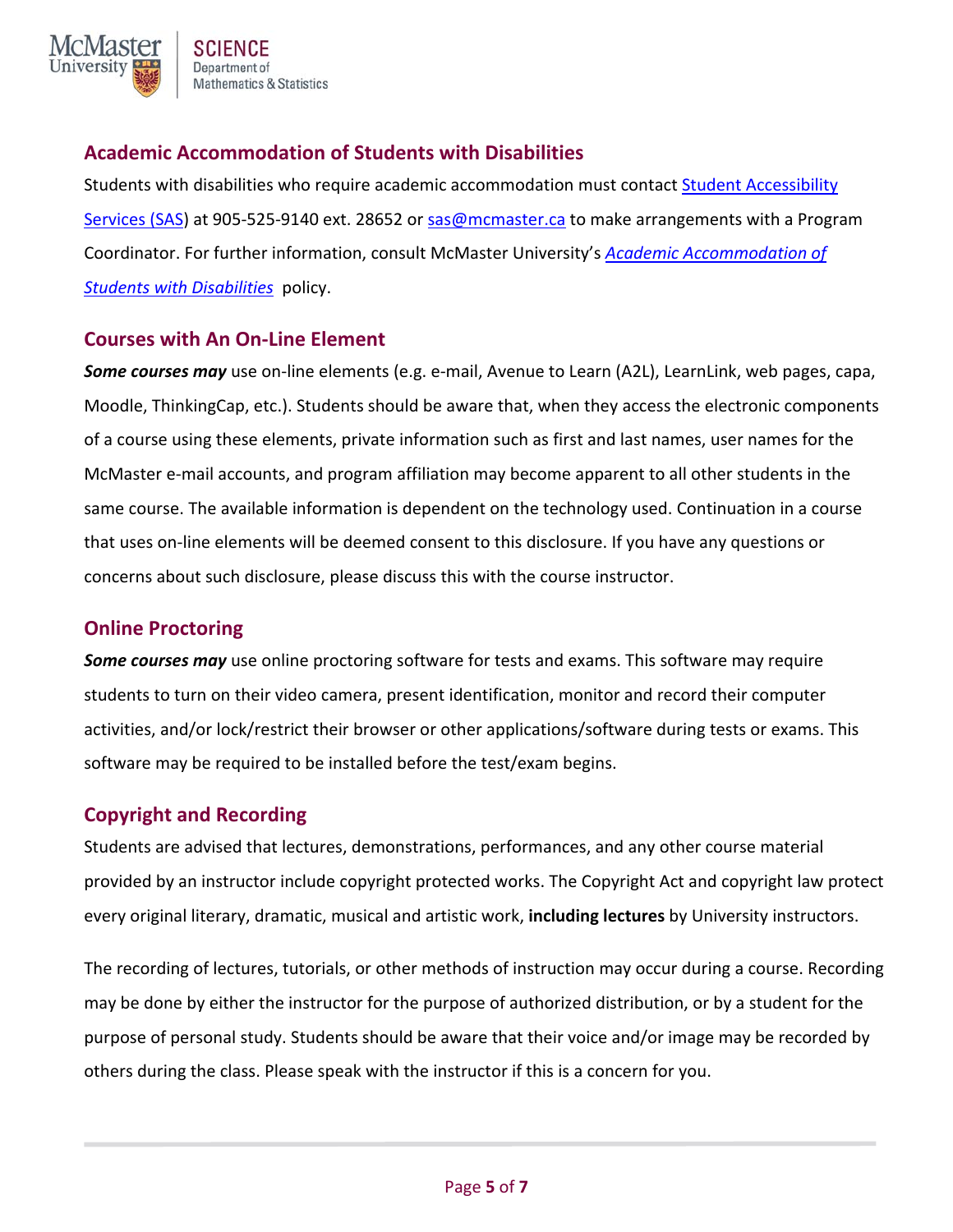

# **Academic Integrity**

You are expected to exhibit honesty and use ethical behaviour in all aspects of the learning process.

Academic credentials you earn are rooted in principles of honesty and academic integrity.

#### **It is your responsibility to understand what constitutes academic dishonesty.**

Academic dishonesty is to knowingly act or fail to act in a way that results or could result in unearned academic credit or advantage. This behaviour can result in serious consequences, e.g. the grade of zero on an assignment, loss of credit with a notation on the transcript (notation reads: "Grade of F assigned for academic dishonesty"), and/or suspension or expulsion from the university. For information on the various types of academic dishonesty please refer to the *Academic Integrity Policy,* located at https://secretariat.mcmaster.ca/university-policies-procedures- guidelines/

#### **The following illustrates only three forms of academic dishonesty:**

- plagiarism, e.g. the submission of work that is not one's own or for which other credit has been obtained.
- improper collaboration in group work.
- copying or using unauthorized aids in tests and examinations.

# **Authenticity / Plagiarism Detection**

**Some courses may** use a web-based service (Turnitin.com) to reveal authenticity and ownership of student submitted work. For courses using such software, students will be expected to submit their work electronically either directly to Turnitin.com or via an online learning platform (e.g. A2L, etc.) using plagiarism detection (a service supported by Turnitin.com) so it can be checked for academic dishonesty.

Students who do not wish their work to be submitted through the plagiarism detection software must inform the Instructor before the assignment is due. No penalty will be assigned to a student who does not submit work to the plagiarism detection software. **All submitted work is subject to normal verification that standards of academic integrity have been upheld** (e.g., on‐line search, other software, etc.). For more details about McMaster's use of Turnitin.com please go to the McMaster Office of Academic Integrity's webpage.